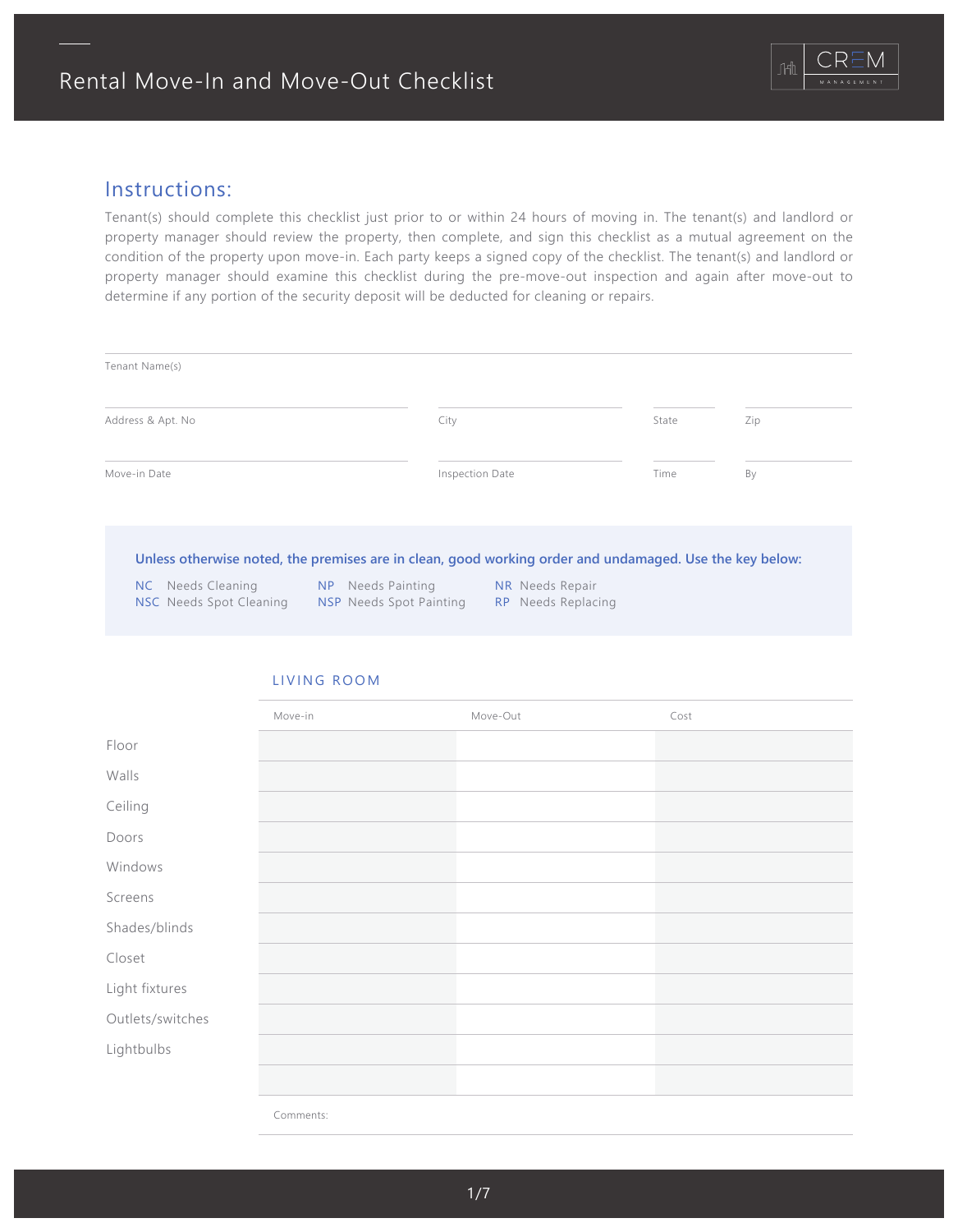# ENTRY/HALL



### BEDROOM #1

|                  | Move-in | Move-Out | Cost |
|------------------|---------|----------|------|
| Floor            |         |          |      |
| Walls            |         |          |      |
| Ceiling          |         |          |      |
| Doors            |         |          |      |
| Windows          |         |          |      |
| Screens          |         |          |      |
| Shades/blinds    |         |          |      |
| Closet           |         |          |      |
| Light fixtures   |         |          |      |
| Outlets/switches |         |          |      |
| Lightbulbs       |         |          |      |
|                  |         |          |      |
|                  |         |          |      |

# Move-in Move-Out Cost

Comments:

Comments:

BEDROOM #2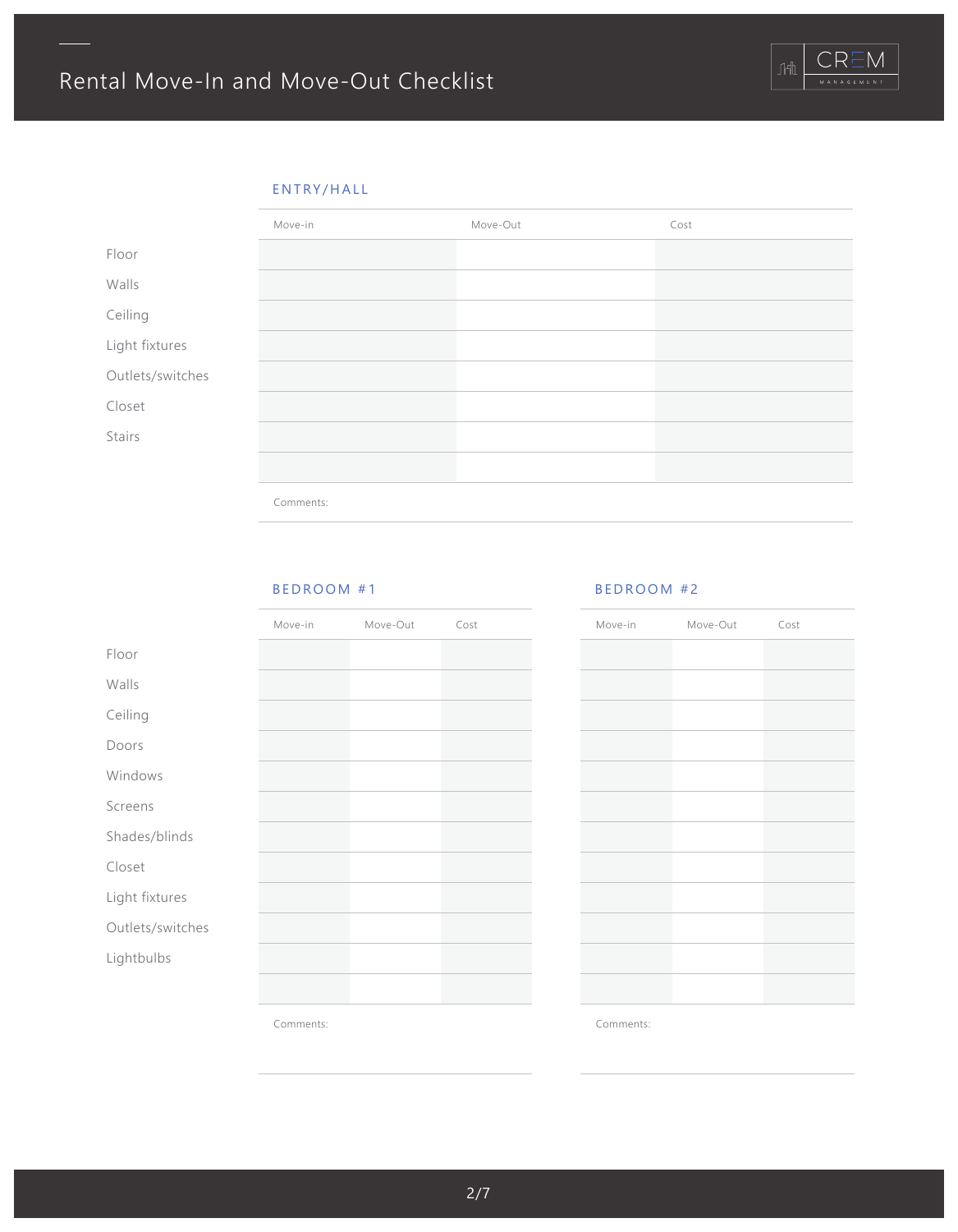# BATHROOM #1

|                  | Move-in | Move-Out | Cost |  |
|------------------|---------|----------|------|--|
| Floor            |         |          |      |  |
| Walls            |         |          |      |  |
| Ceiling          |         |          |      |  |
| Doors            |         |          |      |  |
| Windows          |         |          |      |  |
| Screens          |         |          |      |  |
| Mirror           |         |          |      |  |
| Tub/shower       |         |          |      |  |
| Caulking         |         |          |      |  |
| Counter          |         |          |      |  |
| Fan              |         |          |      |  |
| Light fixtures   |         |          |      |  |
| Lightbulbs       |         |          |      |  |
| Outlets/switches |         |          |      |  |
| <b>TOILET</b>    |         |          |      |  |
| Bowl             |         |          |      |  |
| Seat             |         |          |      |  |
| Flush            |         |          |      |  |
|                  |         |          |      |  |

### BATHROOM #1

| Move-in | Move-Out | Cost |
|---------|----------|------|
|         |          |      |
|         |          |      |
|         |          |      |
|         |          |      |
|         |          |      |
|         |          |      |
|         |          |      |
|         |          |      |
|         |          |      |
|         |          |      |
|         |          |      |
|         |          |      |
|         |          |      |
|         |          |      |
|         |          |      |

Comments:

Comments: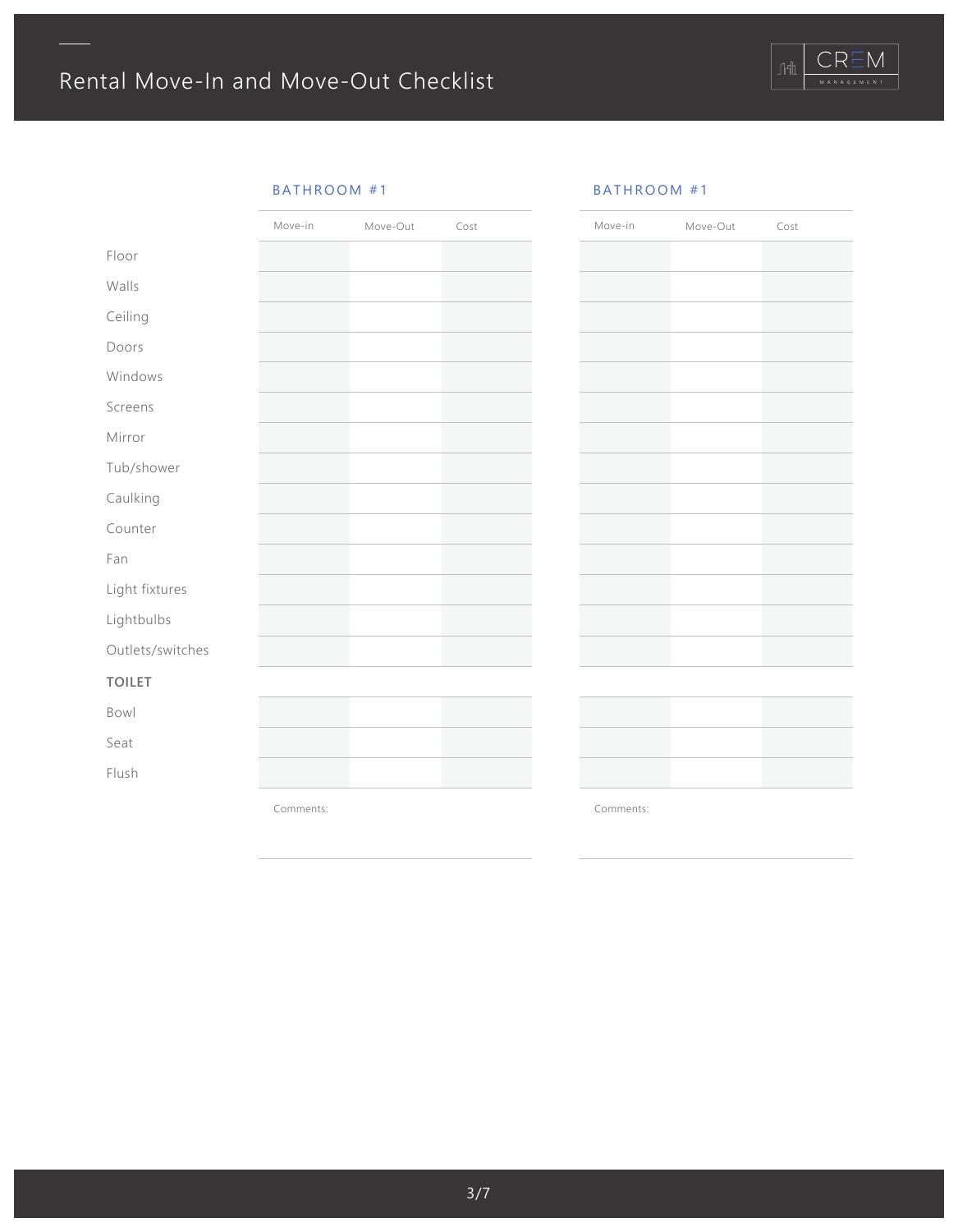

### KITCHEN

|                   | Move-in   | Move-Out | Cost |
|-------------------|-----------|----------|------|
| Floor             |           |          |      |
| Walls             |           |          |      |
| Ceiling           |           |          |      |
| Doors             |           |          |      |
| Windows           |           |          |      |
| Screens           |           |          |      |
| Cabinets          |           |          |      |
| Drawers           |           |          |      |
| Sink/plumbing     |           |          |      |
| Counter           |           |          |      |
| Fan               |           |          |      |
| Light fixtures    |           |          |      |
| Lightbulbs        |           |          |      |
| <b>DISHWASHER</b> |           |          |      |
| Interior/parts    |           |          |      |
| Exterior          |           |          |      |
| Controls          |           |          |      |
| REFRIGERATOR      |           |          |      |
| Interior/parts    |           |          |      |
| Exterior          |           |          |      |
| Lights            |           |          |      |
| STOVE/OVEN        |           |          |      |
| Exterior          |           |          |      |
| <b>Burners</b>    |           |          |      |
| Vent              |           |          |      |
| Timer/controls    |           |          |      |
| Surface           |           |          |      |
| Light             |           |          |      |
| Racks             |           |          |      |
| Drip pan          |           |          |      |
|                   | Comments: |          |      |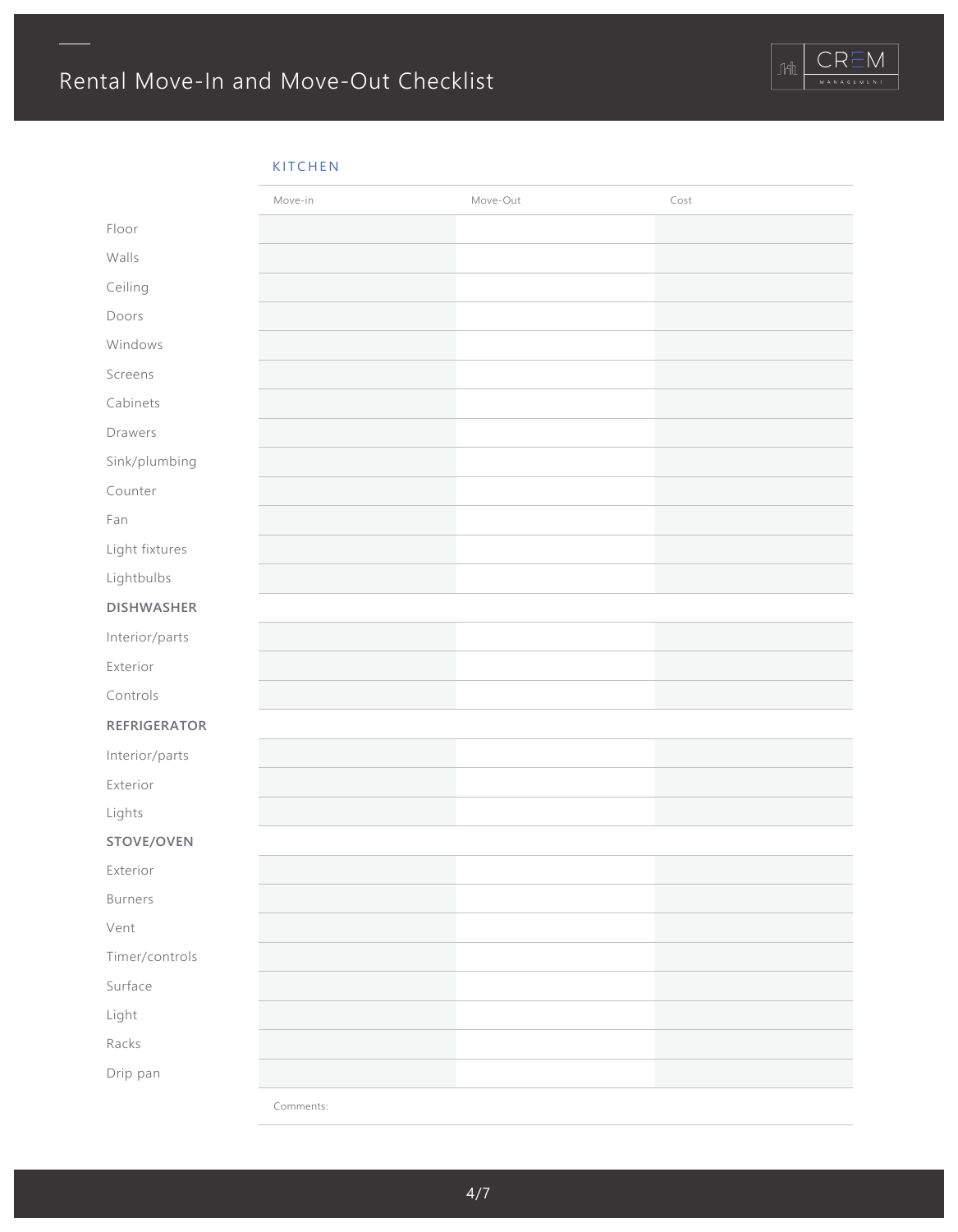

# DINING ROOM



### MECHANICAL

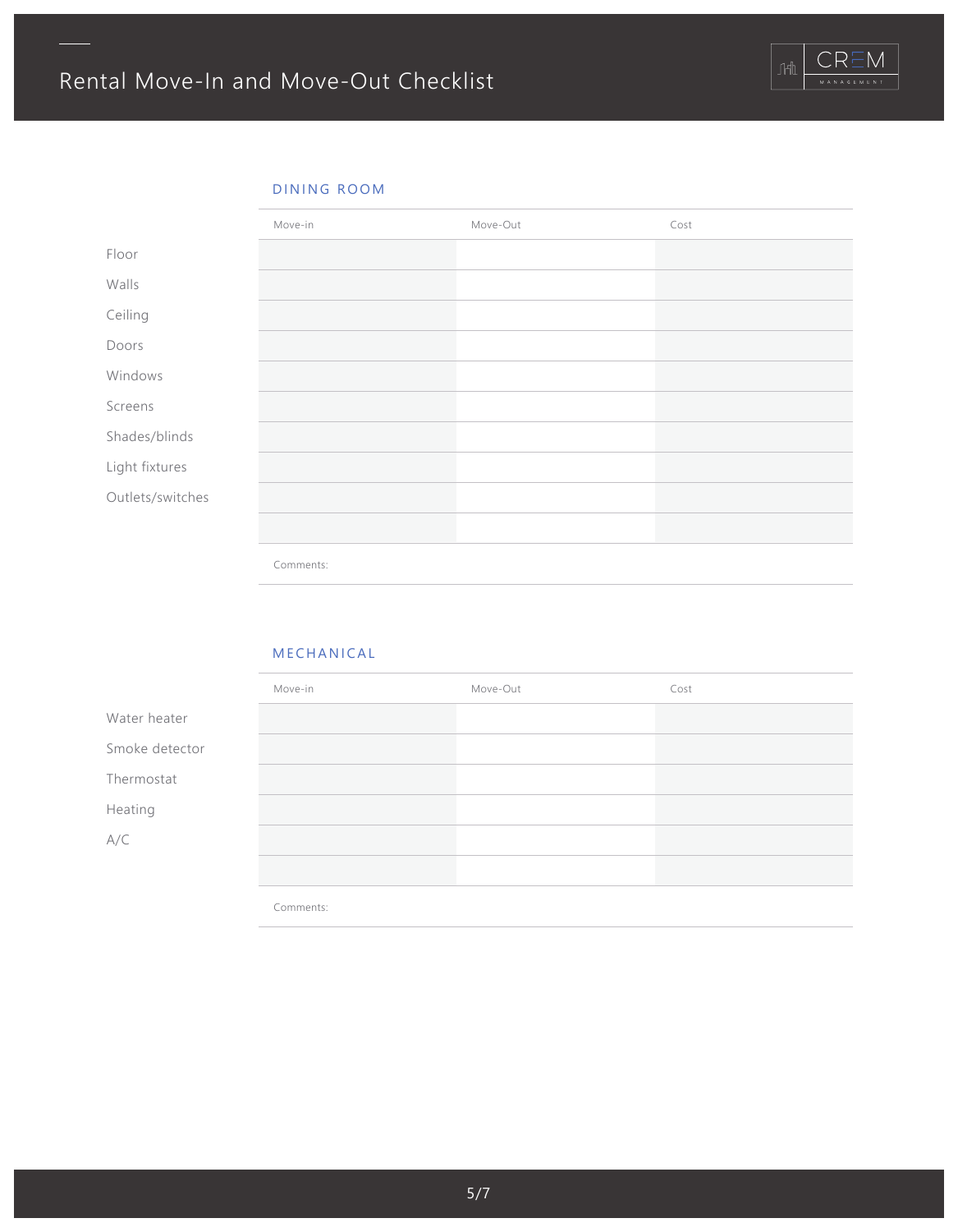

# OTHER

|              | Move-in   | Move-Out | Cost |
|--------------|-----------|----------|------|
| Parking area |           |          |      |
| Lawn/Garden  |           |          |      |
| Patio/Deck   |           |          |      |
| Washer/Dryer |           |          |      |
|              |           |          |      |
|              |           |          |      |
|              |           |          |      |
|              |           |          |      |
|              |           |          |      |
|              |           |          |      |
|              |           |          |      |
|              |           |          |      |
|              |           |          |      |
|              |           |          |      |
|              |           |          |      |
|              |           |          |      |
|              |           |          |      |
|              |           |          |      |
|              |           |          |      |
|              |           |          |      |
|              |           |          |      |
|              |           |          |      |
|              |           |          |      |
|              | Comments: |          |      |

TOTAL COST OF DAMAGES: \$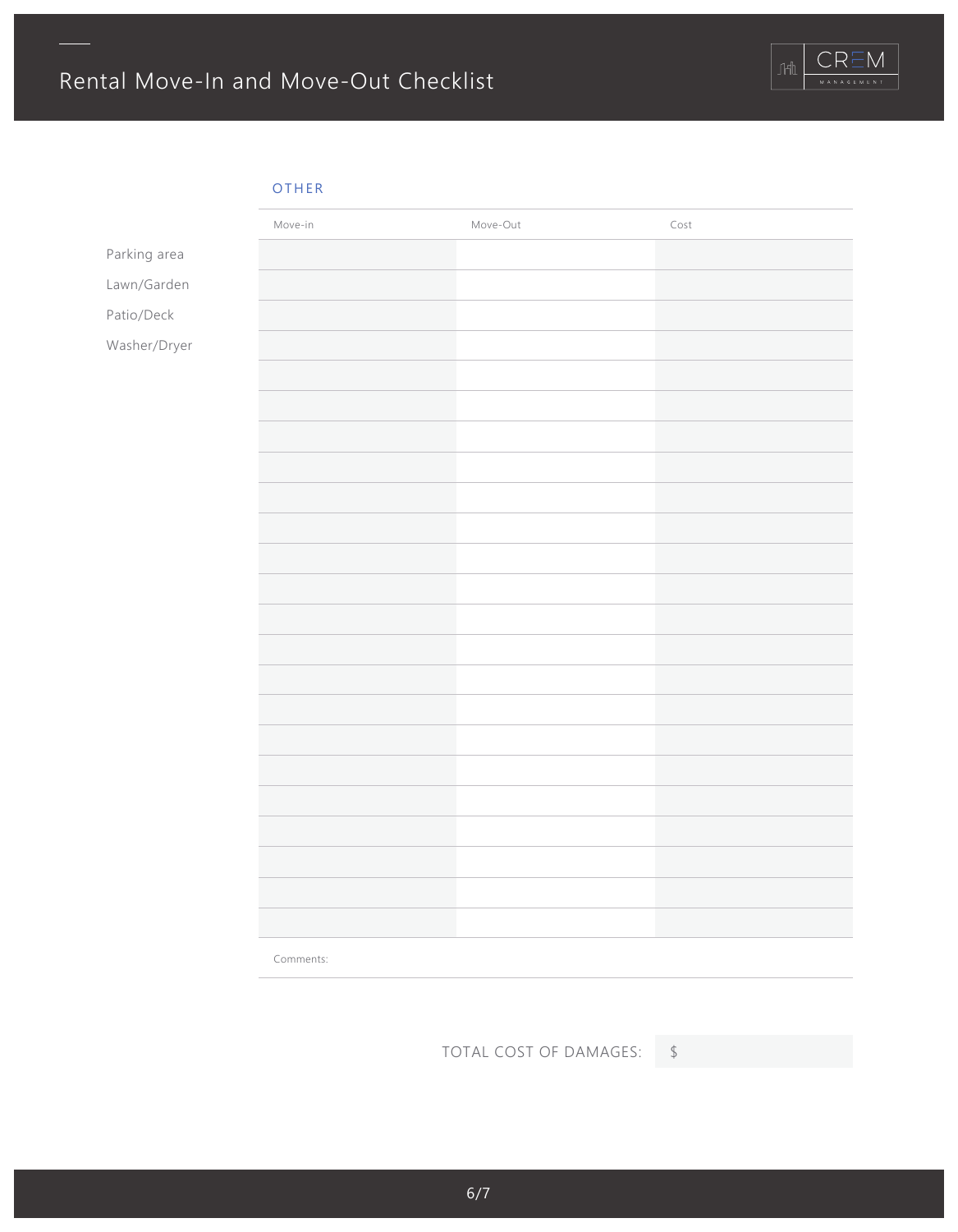

| l/we,                                                                                                                  | (tenants), understand that unless otherwise |  |  |
|------------------------------------------------------------------------------------------------------------------------|---------------------------------------------|--|--|
| noted, all damages are under the tenant's responsibility and will be deducted from the security deposit upon move-out. |                                             |  |  |

| Videos and/or photographs have been taken of the unit:    | I l Yes           | l I No |
|-----------------------------------------------------------|-------------------|--------|
| If yes, the original copies are in the possession of the: | Landlord   Tenant |        |

### MOVE-IN INSPECTION

### MOVE-OUT INSPECTION

| Landlord/Agent Signature | Date | Landlord/Agent Signature | Date |
|--------------------------|------|--------------------------|------|
| Tenant Signature         | Date | Tenant Signature         | Date |
| Tenant Signature         | Date | Tenant Signature         | Date |
| Tenant Signature         | Date | Tenant Signature         | Date |

Tenant's Forwarding Address